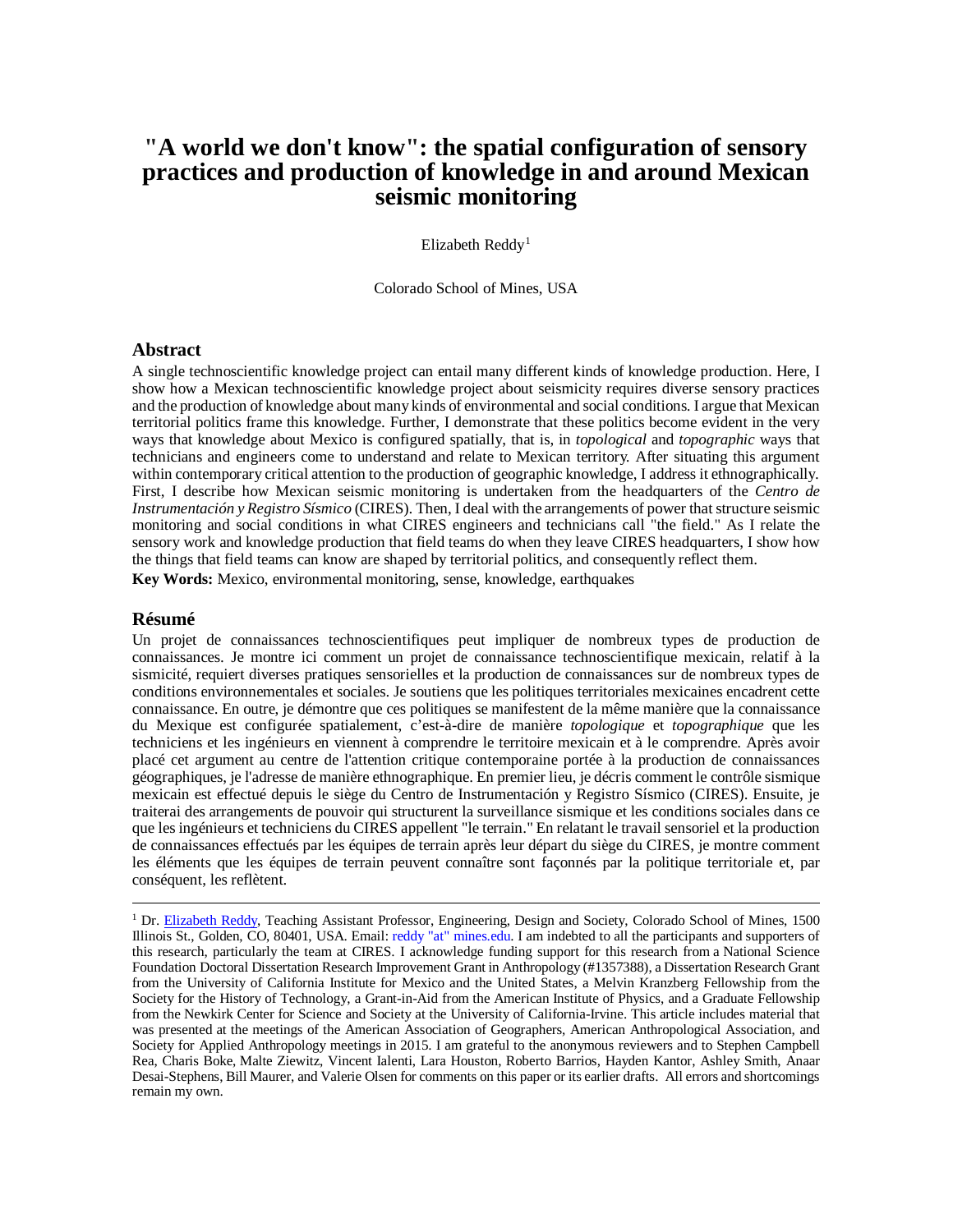**Mots-clés**: Mexique, surveillance de l'environnement, sens, connaissances, tremblements de terre

#### **Resumen**

Un proyecto de conocimiento tecnocientífico puede implicar muchos tipos de producción de conocimiento. Aquí, muestro cómo un proyecto mexicano de conocimiento tecnocientífico sobre sismicidad requiere diversas prácticas sensoriales y producción de conocimiento sobre muchos tipos de condiciones ambientales y sociales. Yo discuto que este conocimiento esta enmarcada por la política territorial mexicana. Además, yo muestro que estas políticas se hacen evidentes en cómo los técnicos e ingenieros configuran conocimiento sobre México en maneras *topológicas* y *topográficas*. Después de yo ubico mi argumento en el contexto de atención crítica contemporánea sobre la producción de conocimiento geográfico, lo abordo etnográficamente. Primero, describo cómo se realiza el monitoreo sísmico en México desde la sede central del Centro de Instrumentación y Registro Sísmico (CIRES). Luego, yo trazo el arreglamiento del poder que estructura ambos el monitoreo sísmico y las condiciones sociales en lo que los técnicos y ingenieros de CIRES llaman "el campo." Cuándo yo relato el trabajo sensorial y la producción de conocimiento que hacen los equipos de campo cuando salen de la sede de CIRES, yo demuestro cómo las cosas que los equipos de campo pueden conocer están moldeadas por la política territorial y, en consecuencia, la reflejan.

**Palabras clave:** México, monitoreo ambiental, la sensación, conocimeinto, sísmos

## **1. Introduction**

Throughout the headquarters of the *Centro de Instrumentación y Registro Sísmico* (CIRES), flat screens display a digital map of Mexico in deep green and sandy brown (Figure 1). Every so often, bright rings spread across it. These are the P- and S- waves of earthquakes, expanding smoothly out from their epicenters through Mexican territory. The rings spread past vibrant dots. Some of the dots represent the field stations set up to register earthquakes and others are the Mexican cities that benefit from warnings about earthquakes, but the map does not focus on them. This map is designed to show Mexican earthquakes as they are detected and presents them simply and coherently, extrapolating from what field stations register. It displays Mexico's earthquake early warning system at work. The broadcast alerts that the system triggers give some people enough warning before earthquakes reach them that they can evacuate or take shelter. Earthquake early warnings like Mexico's are increasingly popular around the world, and can help save property and even lives from quakes.<sup>2</sup> Keeping the *Sistema de Alerta Sísmica Mexicano* running entails many kinds of sensory practice and knowledge production—and requires understanding Mexican territory in very different ways.

This earthquake early warning system can be understood as one of many state-supported efforts to know, and enact power in, Mexican territory (see Craib 2004; Mathews 2006).<sup>[3](#page-1-1)</sup> Critical cartographers consider such projects to be political undertakings (for example, Crampton 2003; Dodge, Kitchen, and Perkins 2011; and Harley 1989). In this article, I explore this system's politics with ethnographic attention to what geographer and social theorist Jess Bier has recently called the "geographic production of knowledge" (Bier 2017: 13). That is to say, I interrogate what Bier describes as the material, technical, and conceptual conditions involved in producing knowledge and geopolitical territory itself in context. The necessity of addressing how such conditions and contexts are made to relate—that is, in parsing how Mexican territorial politics inform the sensory practices and knowledge production necessary for seismic monitoring—became evident to me when my requests to observe work at the 98 seismic field stations of the earthquake early warning system were politely but firmly refused.

In interviews, formal presentations, and casual discussion in CIRES offices, field teams told stories that helped me understand why. They discussed the material, technical, conceptual conditions that coincide with the extension of their seismic monitoring system as well as the political contexts in which the *Sistema Alerta Sísmica Mexicano* has taken shape. They described long trips and close quarters; insects, animals, and plant-

<span id="page-1-1"></span><span id="page-1-0"></span> $\frac{2}{3}$  Strauss and Allen (2016) present an excellent panorama of how such technologies are currently used around the world.<br> $\frac{3}{3}$  This is not to discount the significant and noteworthy efforts to bring other kinds

see Kitchin and Dodge (2007) and Verplanke *et al.* (2016) for discussions of these strategies.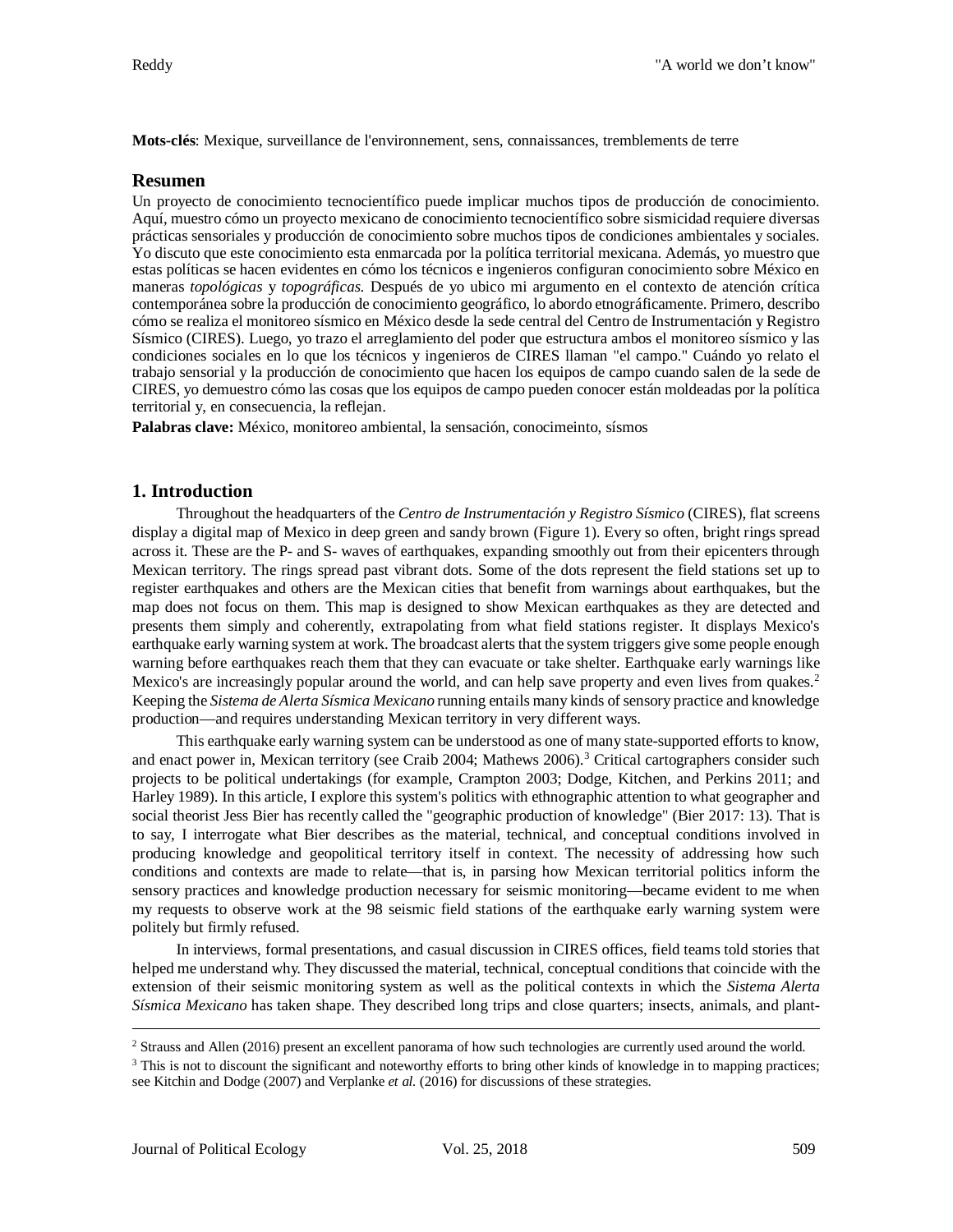life; bad food and flooded roads and the pervasive social effects of organized crime.<sup>[4](#page-2-0)</sup> As they talked about the requirements of the technologies they use and maintain, they also reflected on Mexico itself and the territory that their work requires them to get to know in a variety of ways. Their stories about seismic monitoring demonstrated the consequences of Mexican territorial politics, particularly the effects of longstanding inequalities between remote rural places and wealthy and central Mexico City. Listening to their stories, I came to understand that what intrigued me about their routine field work also made CIRES engineers and technicians reluctant to take responsibility for my wellbeing in what they called "the field."



Figure 1: A map of the *Sistema Alerta Sísmica Mexicano*, showing the Good Friday earthquake of April 18, 2014. Source: CIRES 2014.

In this article, I draw on ethnographic research that I carried out while embedded at CIRES offices over 10 months during 2014. This research involved observation and participant observation in meetings, presentations, and every-day office work, as well as 22 formal interviews and survey research with engineers, technicians and administrative staff in senior, management, and non-management roles in the organization.<sup>[5](#page-2-1)</sup> Using these methods, I show how a Mexican technoscientific knowledge project about seismicity requires

<span id="page-2-0"></span><sup>&</sup>lt;sup>4</sup> I use "organized crime" rather than "narcoviolence" here because of the diversity of dangerous and illegal projects that engineers and technicians might have encountered in rural Mexico in 2014. These are not necessarily directly drug-related. For example, self-defense leagues are also extremely dangerous (Asfura-Heim and Espach 2013). However, I acknowledge that it is difficult to refer to perpetrators of this violence as "criminals" when evidence suggests that their organizations carry out some of the roles and duties of a traditional government (Grayson 2010) even as they make heavy use of spectacular intimidation and brutality (see Lantz 2016). Further, observers of Mexico's drug war in and outside of academia have been increasingly critical of the state's role in this violence. As Alejandro Zagato points out, the Mexican activist slogan "it was the state!" should direct our attention to how violence is enacted and enabled not just by organizations that have taken on state functions, but also by the Mexican state itself (2018).

<span id="page-2-1"></span><sup>5</sup> Reporting with greater detail on the demographics of interviews might compromise anonymity. Spanish is the language used in this organization, and meetings, presentations, office work, conversations, formal interviews, surveys reported on here happened in that language. Translations are the author's.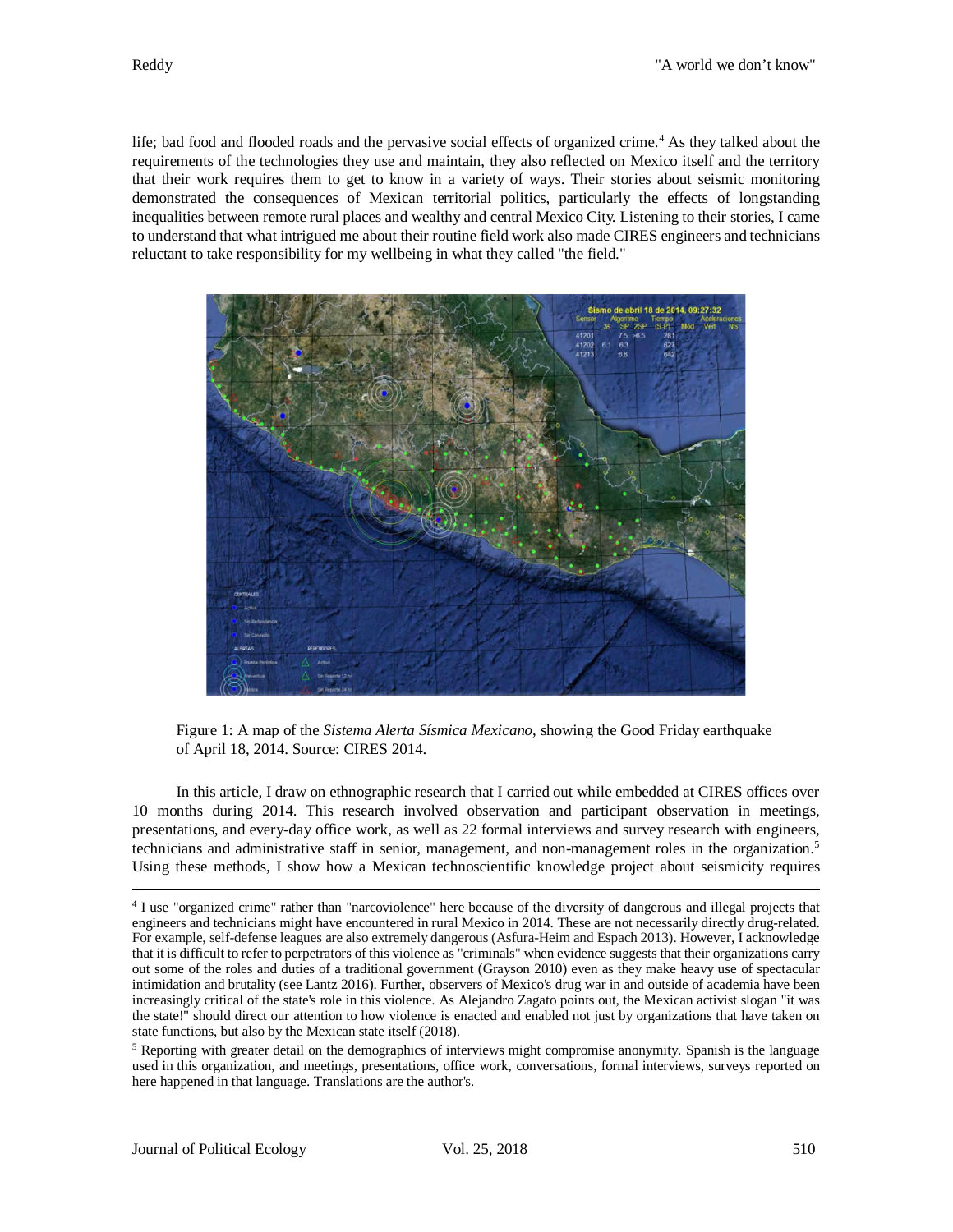diverse sensory practices and the production of knowledge about many kinds of environmental and social conditions. I argue that Mexican territorial politics inform and emerge from this knowledge. Further, I demonstrate that these politics become evident in the very ways that knowledge about Mexico is configured spatially, that is, in the *topological* and *topographic* ways that technicians and engineers come to understand, and relate to, Mexican territory.

Political ecologists like Mara Goldman and Matthew Turner promote study of how "scientific understandings of the environment are packaged, stabilized, and circulated …and with what effects" (2011: 9), so developing a robust conceptual toolkit for analyzing the relations between practices, knowledge, and politics is important. While I explore how the topology and topography of knowledge can reflect territorial politics, I engage with dynamic scholarly conversation about how exactly multiple ways of sensing and knowing environments exist in the scope activities or forms of knowledge that we might understand as technoscientific (see Forsyth 2003; Lave 2012).

Here, I engage with the Mexican earthquake early warning system as part of a "nature regime" of multiple and irreducible relations (Escobar 1999: 5; also see Biersack 2006) distinctive of technoscientific environmental monitoring work.<sup>[6](#page-3-0)</sup> This kind of monitoring is an increasingly common kind of knowledge project that involves networks of sensory tools, communications systems, automated analyses, and human designers, technicians and various users in the production of knowledge (Edwards 2010; Gabrys 2016; Nadim 2016). To address the sensory practices and knowledge production entailed in this particular monitoring project, I describe how Mexican seismic monitoring is undertaken from the headquarters of CIRES. Then, I turn to the arrangements of power that structure seismic monitoring and social conditions in what CIRES engineers and technicians call "the field." I analyze how Mexican territorial politics emerge in the diverse sensory work and knowledge production that field teams do when they leave CIRES headquarters. Inequities can become particularly obvious in exposure to hazards and their impacts (Collins 2008; Oliver-Smith 1996; Tierney 2007).<sup>7</sup> As I explore seismic monitoring in Mexico, I demonstrate that this insight is relevant to knowledge about earthquakes as well as to earthquake effects.

## **2. Sensing and producing knowledge**

The *Sistema de Alerta Sísmica Mexicano* has been in operation since the early 1990s, and it relies on a network of accelerometers distributed around the nation to automatically register and analyze seismic motion and then broadcast warnings about earthquakes to cities across Mexico (Espinosa Aranda *et al.* 2009, 2011). This technology has been developed explicitly around earthquakes. However, recent political ecology research on environmental knowledge production suggests that we avoid approaching technoscientific knowledge projects like this as singular. Instead, such undertakings be understood to contain multiple and divergent practices and outcomes (Eren 2017; Rocheleau 2011), and they frame new relations (Rahder 2014).

Diverse as they are, the sense practices and knowledge produced in relation to Mexican seismic monitoring are not easily separated. Ethnographer Kathryn Geurts has considered sense to be a matter of ''order'', that is, a ''pattern of relative importance and differential elaboration… made possible and limited'' (2002: 5), constituting an emerging, performative relation between a territory and the tools for mapping it. Indeed, anthropological research has shown that sense is enabled by material processes as well as interpretive frameworks, patterns, and cultures (Classen 1997; Geurts 2003; Howes 2003; Keating and Hadder 2010). Sense is not an individualized or removed affair, but it involves social collectives (Solomon 2010) and artifacts (Connor 2006; Henare *et al.* 2007); it is a matter of physically and conceptually situated encounter and coproduction (Csordas 1993; Hayward 2010; Seremetakis 1994). Sense, whatever its mode, is made possible and legible by social and conceptual processes. Sense may be produced by different organs or even by machine, but it emerges as meaningful in relation to what Geurts calls "order."

<span id="page-3-0"></span> <sup>6</sup> I have addressed the public earthquake early warnings that the system generates elsewhere, see Reddy (2016).

<span id="page-3-1"></span><sup>7</sup> These same social conditions can also, sometimes, be related to violence. However, I follow Nancy Lee Peluso and Michael Watts' call to explore local, historically-situated processes that laminate environmental hazard, social inequity, and violence together rather than take the relations between these for granted (2001).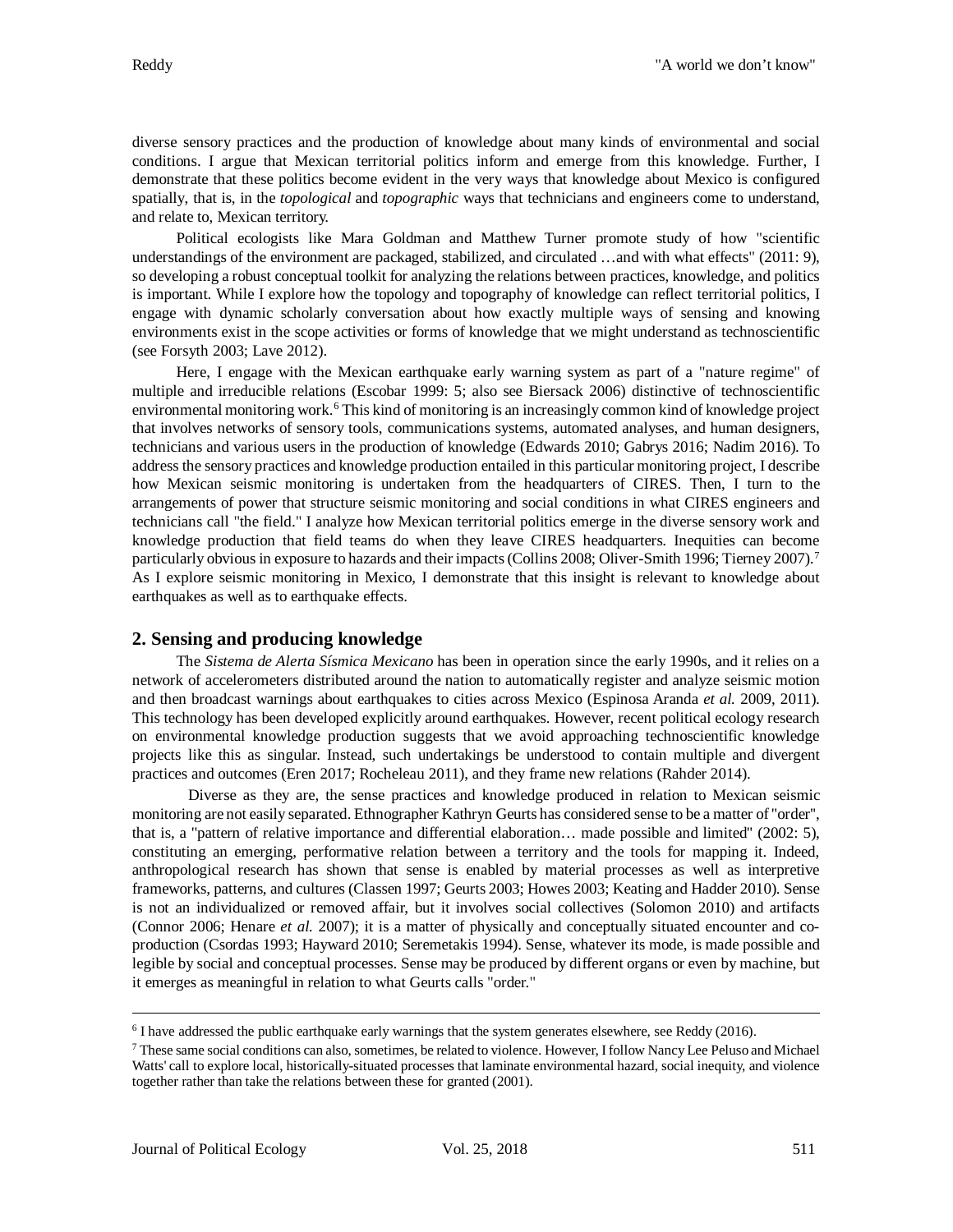Critical geographers and STS scholars draw attention to order when they consider how data or information are spatialized. [8](#page-4-0) Depending on how data are made and made to relate, they point out, knowledge about them can take different spatial forms. It can make different kinds of sense. For example, Celia Lury, Luciana Parisi, and Tiziana Terranova describe how attending to "discontinuities through repeated contrasts'' yields *topological* knowledge (2012: 4; see also Martin and Secor 2014). Topological knowledge is one way to refer to baroque or maximally complex ways of rendering the world. It facilitates detailed attention to emergent relations and phenomena (see also Allen 2011; Elden 2013; Ruppert 2012; Steinberg and Peters 2015). Topological knowledge highlights distinctions and relations between *here* and *there.* John Allen argues that this "topological sensibility… prompts us to think again about such things as scale and territory" (2011: 284). He suggests that this is especially useful for addressing the relationship between politics and knowledge about territory.

This kind of order, or configuration, is essentially different from that which represents the consistent, static state-space that Raymond Craib, among others, has described. In *Cartographic Mexico*, Craib writes about how "both the Mexican state and the space it occupied were produced and rendered natural" in the nineteenth and early twentieth centuries (2004: 2). While Craib describes how profoundly ambivalent and complex the development of knowledge for Mexico's national territorial project could be, the production of fixed and codified spatial representations of the Mexican state are just as topographic as the simple digital map in CIRES headquarters*.* Both present knowledge about territory as consistent and total, without blind spots or irregularities. Topographic knowledge renders territory as fixed in ways that topological knowledge does not (see also Harvey 2012). For this reason, topography has often been understood as appropriate for rendering (and making claims about) state power in space. Topology, on the other hand, has been useful for describing tools that states can use to collect knowledge and enact their power in certain places based on emergent, differentiated, or inconsistently available information (see Allen 2011; Elden 2011; Martin and Secor 2013; Mezzadra and Nielson 2012; Paasi 2011).

Seismic monitoring entails knowledge production that is both topographic and topological. Sense made by accelerometers and the embodied practices of field workers contribute to the topographic digital map with which I opened this article. There, earthquake motion is mapped and rendered geometrically as continuous and consistent motion through Mexican territory. Seismic monitoring involves other configurations of knowledge too: emergent and changeable knowledge about equipment and conditions around field stations like El Herradero in the state of Michoacán. Field trips and seismic motion bring them into meaningful relation with those in places as varied as Zihuatanejo, Guerrero or Tututepec, Oaxaca.

This knowledge, however it is configured, is involved in what Stuart Elden calls "the process" of territory (2013: 36; see also Foucault 2009; Lefebvre 1994) — that is to say, it reflects and contributes to ongoing enactments of power in and through space. Mexico's seismic monitoring project has been developed in the context of severe inequalities that distinguish remote, rural places from wealthy and central Mexico City, and it is undertaken through not only these conditions but also the organized crime that has come to mark many places in rural Mexico. Experiences in the field, and knowledge produced through these, contribute to and are shaped by these conditions.

## **3. Knowledge configurations at the center of coordination**

At CIRES's Mexico City headquarters, I watched more than a dozen engineers, technicians, administrators and advisors meet almost every week in fast-paced ''Directors' Meetings'' to address the organization's projects. CIRES leaders poured into the conference room around noon. The most senior of them would sit around a central table, the least senior back along the walls, where I sat to take notes. Most of the

<span id="page-4-0"></span><sup>&</sup>lt;sup>8</sup> While critical geographers and STS scholars have developed these concepts as I use them here, they borrow heavily from mathematics to do so (Coleman 2011; Elden 2011; Lury *et al.* 2012; Marres 2012; and Paasi 2011). This treatment of spatialization owes a great deal to 18th and 19th century mathematics, particularly Euler's work (see Shields 2012 for a discussion). It is mostly the later non-Euclidean works that are cited as foundational mathematical topological theories (as described in Martin and Secor 2014).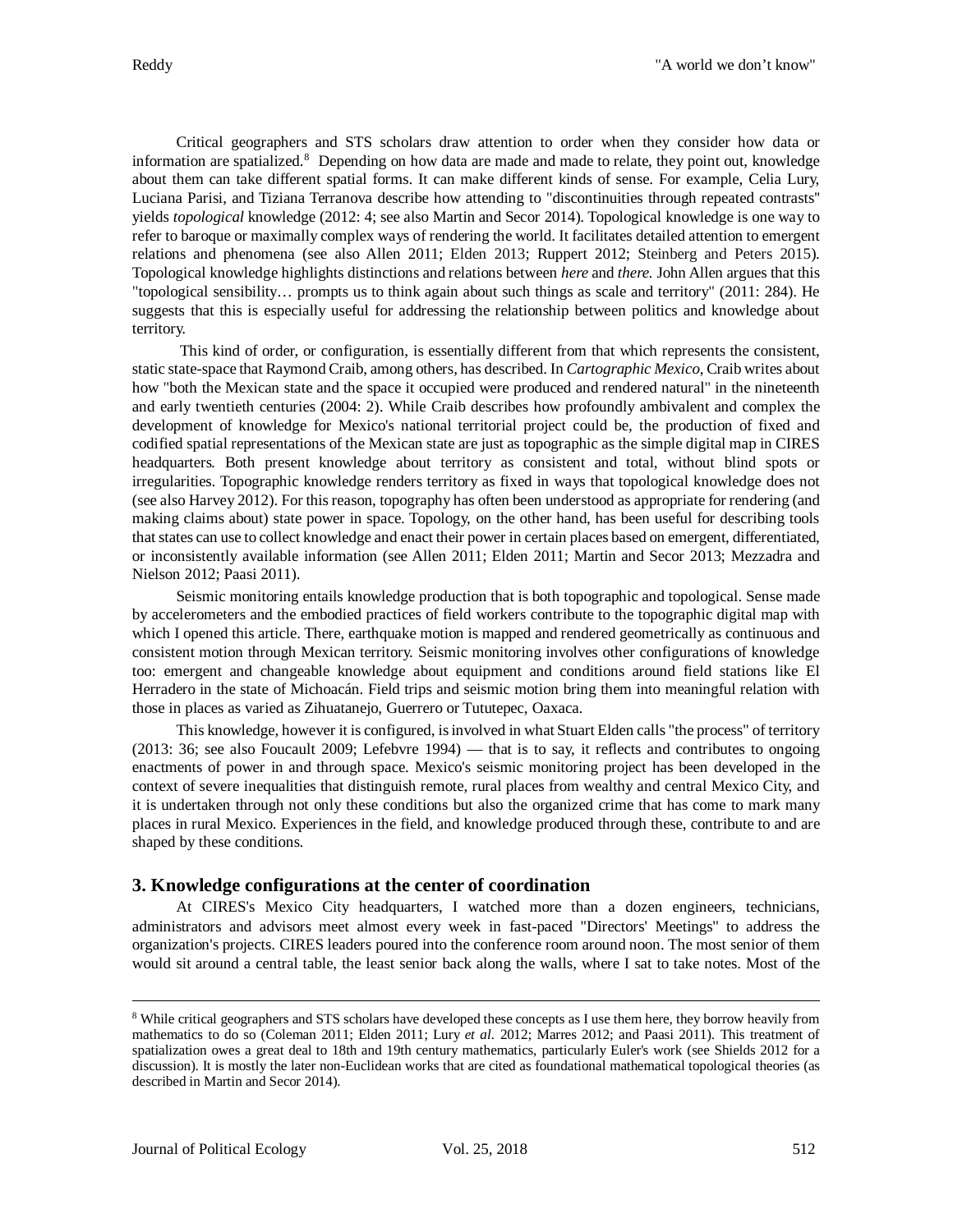people around the table were men, but there were several women there too; there were fewer women in the organization than there were men, and, although there were several exceptions, most did not have leadership roles. As members of a technical elite, all these people were part of a community that has been incredibly influential in Mexican national policy decisions throughout the  $19<sup>th</sup>$  and  $20<sup>th</sup>$  century (see, for example, Bazant 2014; Ramos Lara and Rodríguez Benítez 2007). All had received specialized technical training. Many in the room held master's degrees and some even doctorates<sup>[9](#page-5-0)</sup>; significant qualifications in a nation where only 51% of adults have graduated from secondary school and 22% have any form of higher degree at all.<sup>[10](#page-5-1)</sup>

The assembled representatives of CIRES's various departments would move briskly through their updates. The senior director tasked with running the meeting had been involved in the organization from the very beginning. He kept the conversation moving. He asked for an update on a co-worker's health before inviting a member of the non-profit's advisory board to discuss an interview with the press; requested that one department head to explain his newest tweaks to an algorithm in detail, then inquired about his team's ongoing effort to stimulate regulatory reform. He solicited information on the progress of efforts to take earthquake early warning live in a new city. He checked in about the conditions around a station in Michoacán, where violence had prevented CIRES from sending field teams for months. Each item was a topic for a few minutes only, with details provided by more junior members of the organization and then discussed by seniors and incorporated into short and long-term plans. Any issue related to the system, and keeping it up and running 24 hours a day, ready for unpredictable quakes, might be discussed.

Lucy Suchman has described places like CIRES headquarters as ''centers of coordination'' where experts enact what she calls an ''orientation to problems of space and time'' (1997: 42; see also Neyland 2006). Indeed, this was a powerful place from which to conceptualize Mexican territory. CIRES Directors met for strategic conversations about a seismic monitoring network developed in central and southern Mexico to produce warnings for handful of cities (that is, only Mexico City, Oaxaca City, Chilpancingo, Acapulco, Morelia, and Puebla) under the light of the digital map, pictured above, that extrapolated from this data to show seismicity's effects across the nation. This careful, particularistic treatment of the minutiae of earthquake monitoring at individual stations was a contrast to this sweeping map of Mexican earthquakes as well as the simplicity of the sirens that the system produced when it detected significant earthquakes. Indeed, the technical and embodied sensory practices that the Directors' Meetings directed and the knowledge to which their conversations referred was never just either generalized and national nor emergent and particularistic. With the support of the cities that they served—especially Mexico City, which is at once the nation's capital, a site of incredible wealth, and the most seismically sensitive city in the nation— it was both possible and essential for their seismic monitoring work to entail both topographic and topological knowledge.

On my way to Directors' Meetings, I could sometimes watch more junior engineers and technicians load up trucks and double check their equipment in a cramped parking lot within CIRES headquarters' cheerful yellow outer walls (Figure 2). For those who did fieldwork, it meant close collaboration even before leaving CIRES headquarters. Team leaders were younger men who had been with the organization long enough to take on such roles but not long enough to achieve wholly Mexico City-based positions[.11](#page-5-2) They would often try to make sure their teams left early in the morning, but some might still be preparing as midday approached. Field team members worked busily to prepare for these trips, running to a third floor office space, into storage in a spare office on the ground floor, and coming back weighed down with supplies. They knew more or less what equipment they would need for each station they planned to visit. Teams went to the field with detailed information about the particular condition of field stations, communicated by computers in the field stations themselves during twice-daily automatic check-ins or long-standing work plans devised at Directors' Meetings. Systems were set up so that they could easily contrast conditions at one place with those of another and make

<span id="page-5-0"></span> <sup>9</sup> In an anonymous survey that I carried out in 2014 as part of my fieldwork at CIRES, 30 respondents, representing nearly half of the 74 engineers, technicians, and administrators who worked there at the time gave me context to understand seniority, educational attainment, and gender that I describe in this section. This is supported by observations and interviews. <sup>10</sup> That is, adults between the ages of 25 and 64, as reported in SEP 2016.

<span id="page-5-2"></span><span id="page-5-1"></span><sup>&</sup>lt;sup>11</sup> Interviews indicated that some of their female colleagues had gone to the field in the past, but while I visited it was not a mixed-gender undertaking.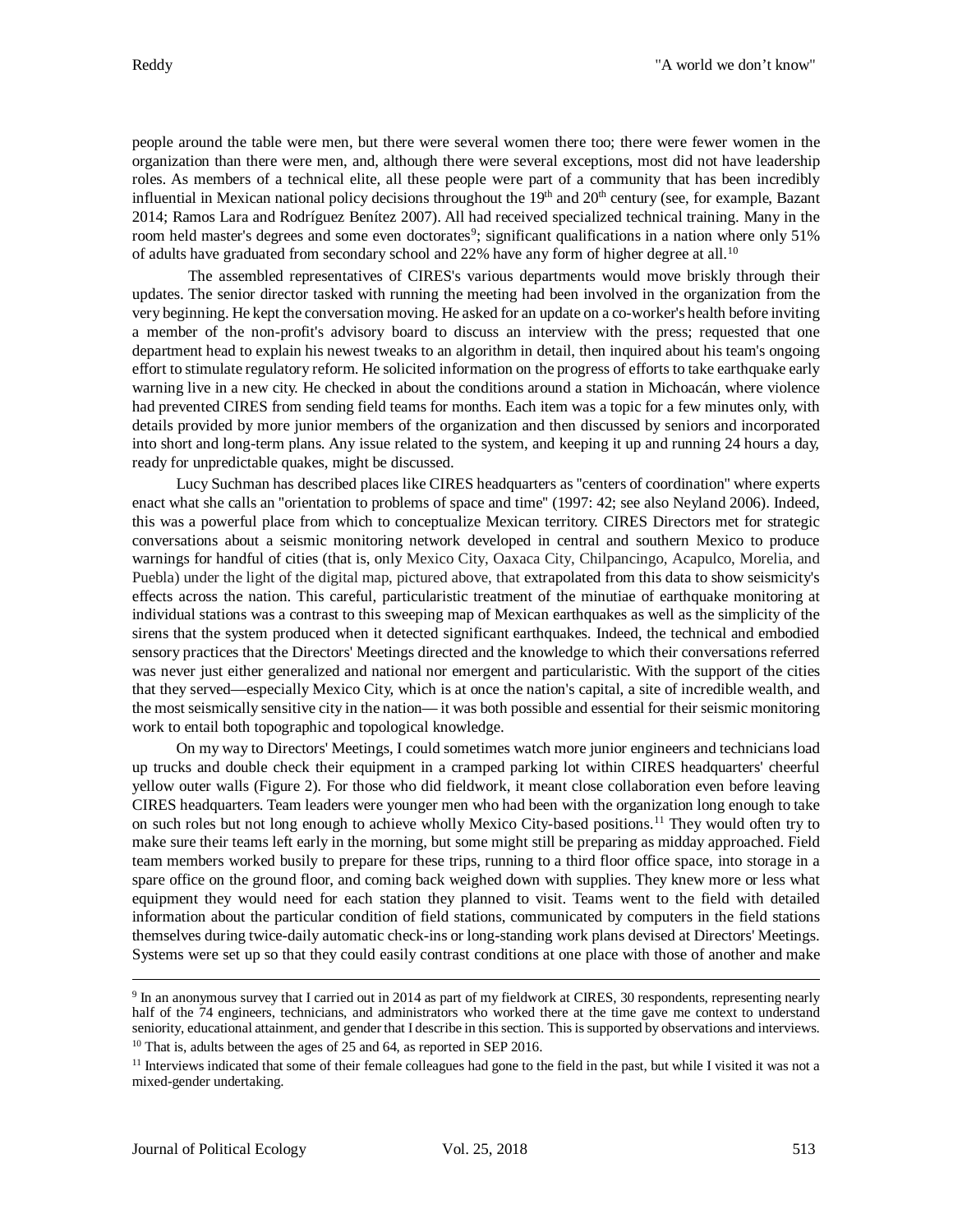maintenance trips in light of topological knowledge about field stations. They knew, however, that what they would find at stations was bound to be surprising: that the field was a place of unpredictable challenges including but never limited to problems related to the earthquakes that the field stations were designed to register and analyze. Their trips to the field were framed by this preliminary topological knowledge.



Figure 2: Trucks at CIRES headquarters, Mexico City. Source: Author, 2014.

Expecting to be surprised and to encounter conditions that exceeded the scope of what could be known from CIRES headquarters, these men would bring more than they had reason to believe they needed. They would not fix anything in the field— better to replace components wholesale and minimize system down-time. They organized great spools of cable in the beds of their white trucks beside large toolboxes full with anything that a field station might require. Trucks were also loaded with things necessary to gain access to the far-flung and remote stations: money for food, beds, and sometimes gifts or rent for local landowners. They brought keys to open the chain-fences that ring field stations to protect components from wildlife and thieves, big umbrellas to shade their work in sun and dripping rain, climbing gear for ascending radio towers to adjust cables or mounts on solar panels, and cameras to take photos of everything for later analysis and to illustrate their stories. Their paths to the field were necessarily framed by territorial politics.

# **4. Into the field**

''It's really different when you go into the field,'' technician Rufio Gómez explained to me. He had been doing fieldwork related to CIRES's seismic monitoring network for a handful of years. He had traveled to stations around Mexico, and explained his experiences in the field as a matter of contrast. The field might contain any number of forces, agents, and conditions (Figure 3). It was, however, first and foremost a different kind of place than the busy room ringed with desks where Gómez and I sat in to discuss it, or, for that matter, from Mexico City itself, the wealthiest and most powerful place in the nation. ''When you go out,'' he said, ''it's another thing.''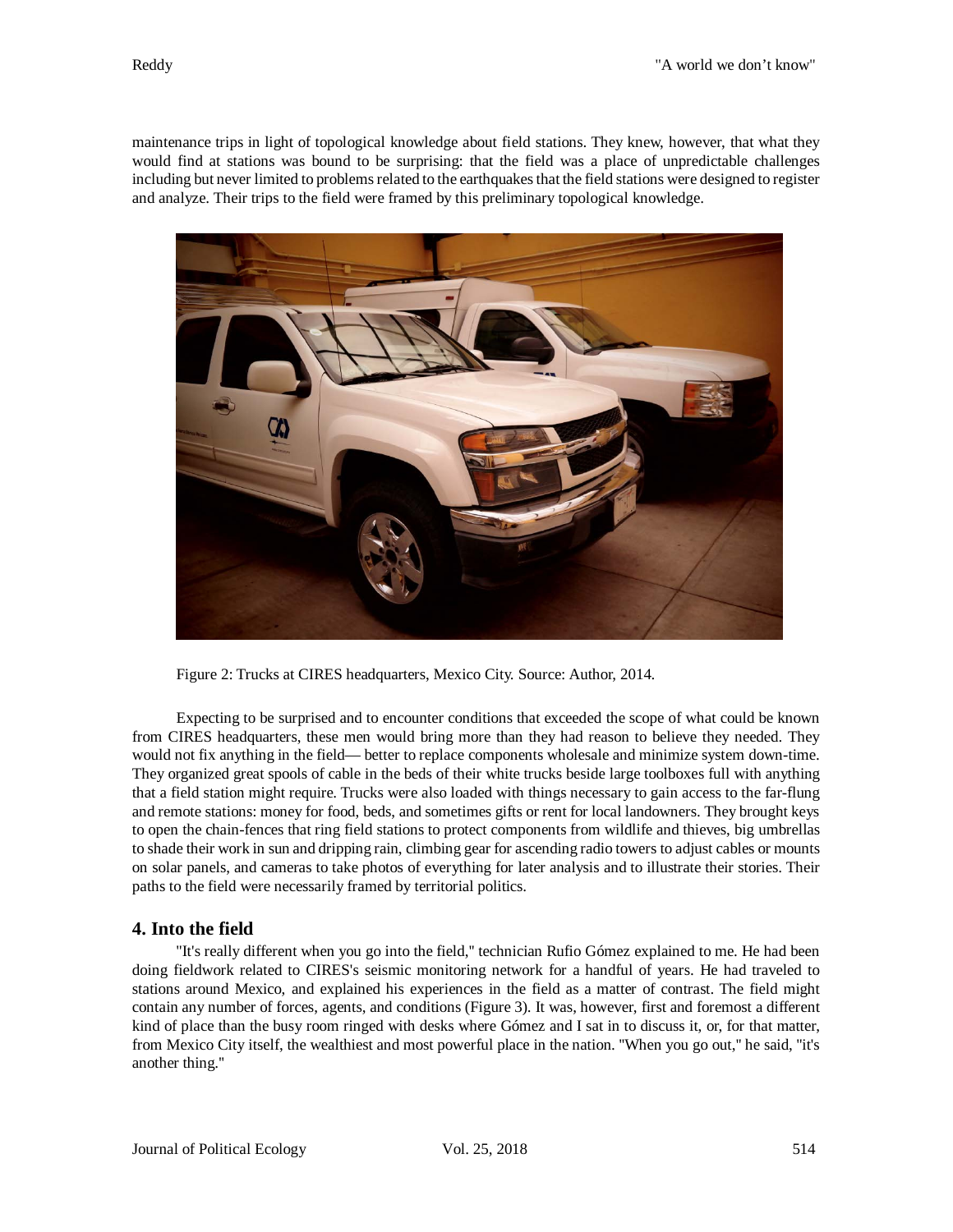Engineers and technicians described the territory they traveled through to make seismic monitoring possible using a language of broad distinction. Their organization's yellow-walled headquarters, a pair of converted residential buildings on a street roofed seasonally in purple jacaranda blooms in a middle-class neighborhood in Mexico City, was simply called ''CIRES.'' The accelerometric stations they maintained and repaired were in "*el campo*'', ''the field.'' That distinction frames their encounters with the excessive, changeable environment. It also rearticulates sweeping modes of characterizing Mexico City and Mexican national territory. Their sensory practices, in other words, are built to some extent on a certain political topography of Mexican territory.



Figure 3: A sign that field teams were unlikely see in Mexico City. Source: CIRES 2014.

''The field'' is a useful and troublesome construction familiar to many sciences (see Gupta and Ferguson 1997; Rival 2014). The field, for CIRES engineers and technicians, is a general category, but is used in relation to an assemblage of often-remote sites in the *altiplano* of western and central-southern Mexico, made relevant by the presence of seismic stations. For CIRES engineers and technicians, the field is the kind of place that one drives for hours and sleeps in strange beds for days at a time in order to reach. It is also an all-purpose name for the territory that they drive through in order to get there. Field stations are spread throughout six states, situated in different bioregions, subject to different air currents, and arranged to detect seismic energies released at different depths, but they comprise a single kind of place nonetheless.

This elision reveals a political geography that places Mexico City at the center of the nation when compared to what some people call ''*las provinces*'' or ''the provinces.'' This term bears connotations of the periphery, and relative unimportance.<sup>[12](#page-7-0)</sup> Such distinction-making between rural and urban Mexico is meaningful. Indeed, some observers have considered the differences it marks to be so extreme that it became appropriate to discuss them as two civilizations (Bonfil Batalla 2004: xv). Although grounding this contrast in specific regional logics (Lomnitz-Adler 1991), peasant and popular movements (Guardino 2002; Joseph and Nugent 1994), and shifting agrarian policies and modes of production (Bartra 1993) offer more nuanced perspectives on the ways

<span id="page-7-0"></span><sup>&</sup>lt;sup>12</sup> Conversations with historian of science Adriana Minor Garcia have been critical for helping me see how this language works to diminish places outside of Mexico City.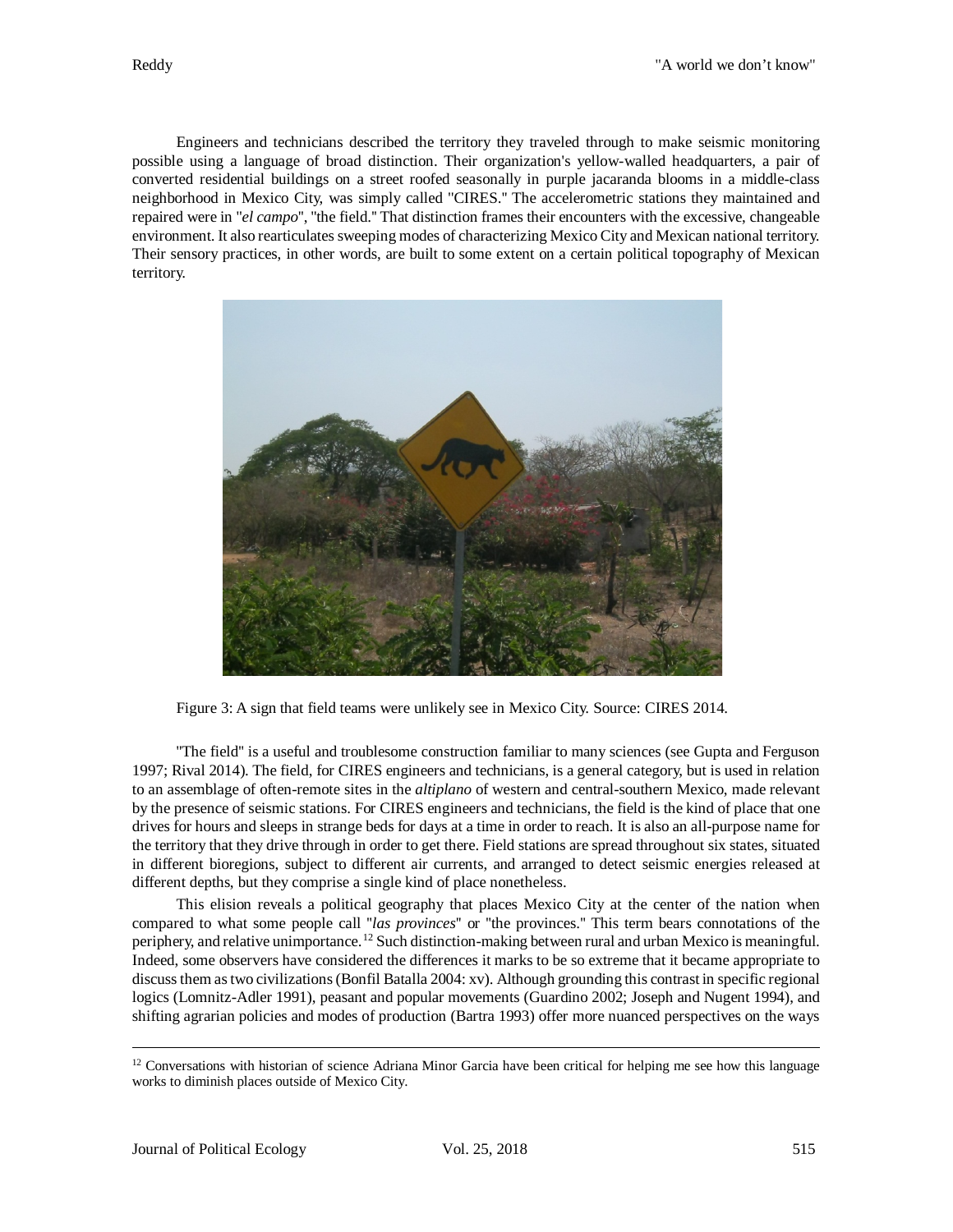these differences are structured,<sup>[13](#page-8-0)</sup> the radical distinctions that people make between rural and urban Mexico are important to note. [14](#page-8-1)

Even though the field may be a single, general kind of place for CIRES technicians and engineers—a contiguous Other to their Mexico City home—their sensory practices frame more particularistic topological knowledge too. The seismic monitoring system's network of field stations (Figure 4) has expanded over the course of its three decades, and locations for field stations have been chosen, spread along active faults likely to produce seismicity dangerous to its handful of user communities (see Cuéllar *et al.* 2010; Espinosa-Aranda *et al.* 2009).[15](#page-8-2) Changeable conditions around these stations might constitute diverse immediate challenges to the project of producing a straightforward seismic map of Mexico and simple early warning before earthquakes strike.



Figure 4: A field station. Source: CIRES, 2018.

Engineers and technicians narrate their ''field'' as a territory in which many environmental and social systems coincide, laminated together and productive of complex relationships through space. Their work at field stations means that engineers and technicians rapidly encounter some of these. Along the Pacific Coast, in the states of Guerrero and Michoacán, the air is high in humidity and salty from the ocean with material effects for those station components that can be corroded. The mountains form a sort of barricade between these tropical climates and places that can claim, at least, dry winters. Coastal storms blow in from the west every year in the summer and fall, and violent thunderstorms can pour water on field stations. Power surges from lightning could mean false alerts or completely disable a station. The storms constrained station maintenance and repair visits to the drier winter months. To the south, inland field stations don't suffer the same storms, although the weather in the mountains is much the same: tropical spaces out of which mountains rise to drier, higher ground. Stations there were subject to some of the same slow threats as those on the Pacific coast, though, as insects and animals chewed at wire casings, hives of bees or wasps took up residence on solar panels, and moisture fouled electronics. Humans could trouble seismic sensing just as surely as any other kind of damage could. They could

<span id="page-8-0"></span><sup>&</sup>lt;sup>13</sup> As Cynthia Hewitt de Alcántara's history of research in rural Mexico demonstrates, the differences that make a difference between rural and urban Mexican spaces are in flux. She describes the body of research devoted to rural Mexico in the 20th century as a matter of "cumulative dialectical encounter with the countryside" (1989: 187).

<span id="page-8-2"></span><span id="page-8-1"></span><sup>&</sup>lt;sup>14</sup> Andrew S. Mathews, for example, has shown that these distinctions have significant implications for practices involved in knowledge projects (Mathews 2006).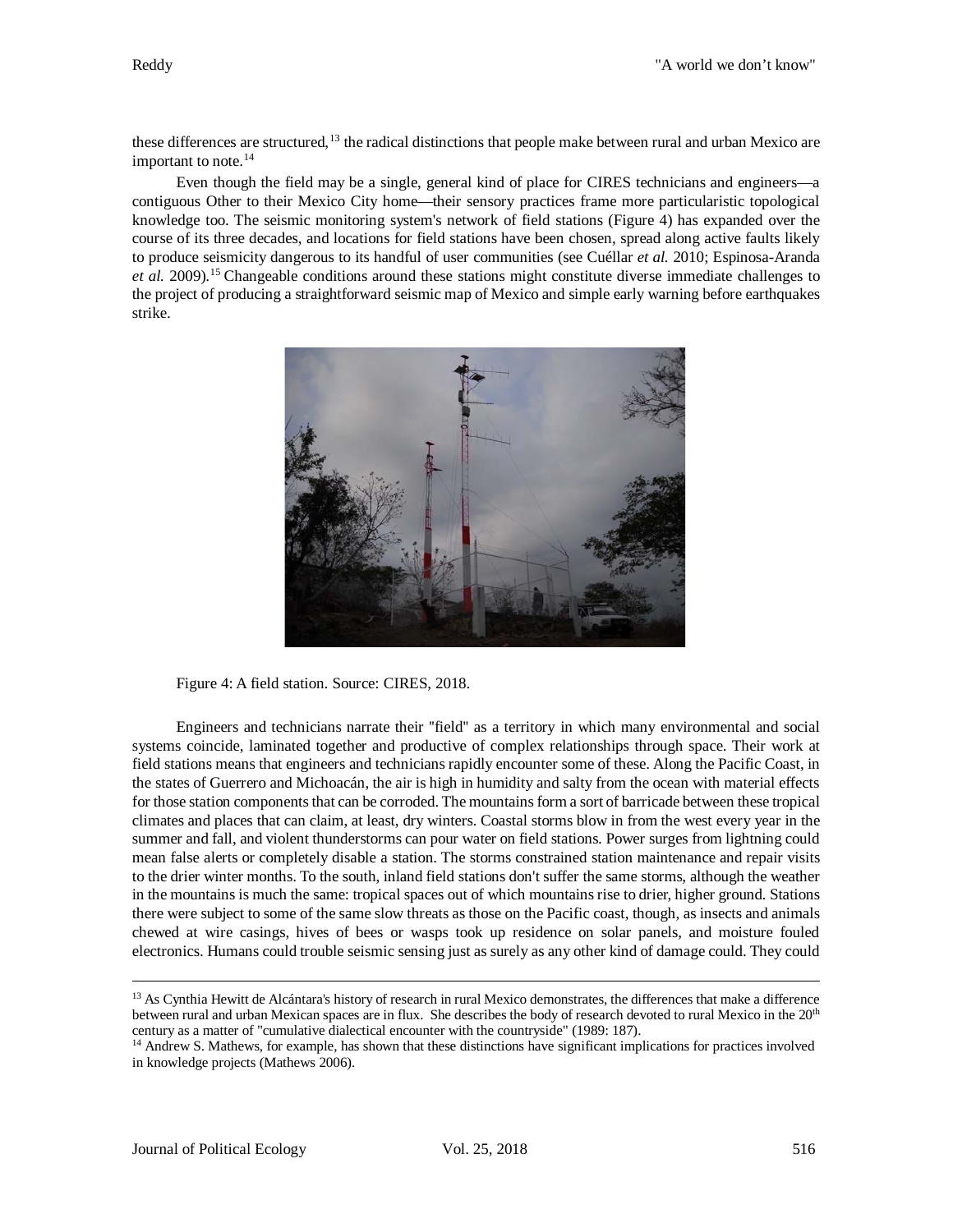break into any field station and vandalize or steal components. For station maintenance and design, these issues were all tracked and all considered.

Keeping this seismic monitoring project online allows the *Sistema Alerta Sísmica Mexicano* to be ready to produce warnings at any time for people at risk, and abstract reflections on these conditions were not sufficient for that. As Gómez made clear in our conversation, going out meant encountering something "different" than Mexico City. While those experiences might be suggested by general reflections on challenges understood and made possible by the needs of people at risk in a handful of cities, their sensory practices in the field allowed engineers and technicians to know that political territory in more particularistic ways too.

# **5. A world we don't know**

Teams of two or three engineers and technicians regularly traveled to the field for a week or more, visiting station after station as directed from CIRES's Mexico City center of coordination. These teams were generally comprised of young men. Born, raised, trained, and still living in the Mexico City metropolitan area as most were, the environmental and social conditions distinctive to various sites in the field were far from ordinary for them. The engineers had recent professional degrees in engineering, and the technicians were working toward such a certification or had significant technical experience.<sup>[16](#page-9-0)</sup> For their work (Figure 5), they left their Mexico City lives behind to visit each field station in the *Sistema Alerta Sísmica Mexicano* three or four times each year. Field teams went out prepared for a variety of different circumstances that they might encounter, but also for surprising irregularities, idiosyncratic and emergent local conditions. José Pérez, an engineer who regularly led teams into these places, described going to the field as an encounter with "a world that we don't know." He was, to put it another way, prepared to be confronted with difference and produce topological knowledge.



Figure 5: Work on a field station. Source: CIRES, 2014.

<span id="page-9-0"></span><sup>&</sup>lt;sup>16</sup> Again, this is demonstrated by observations, interviews, and an anonymous survey I conducted in 2014.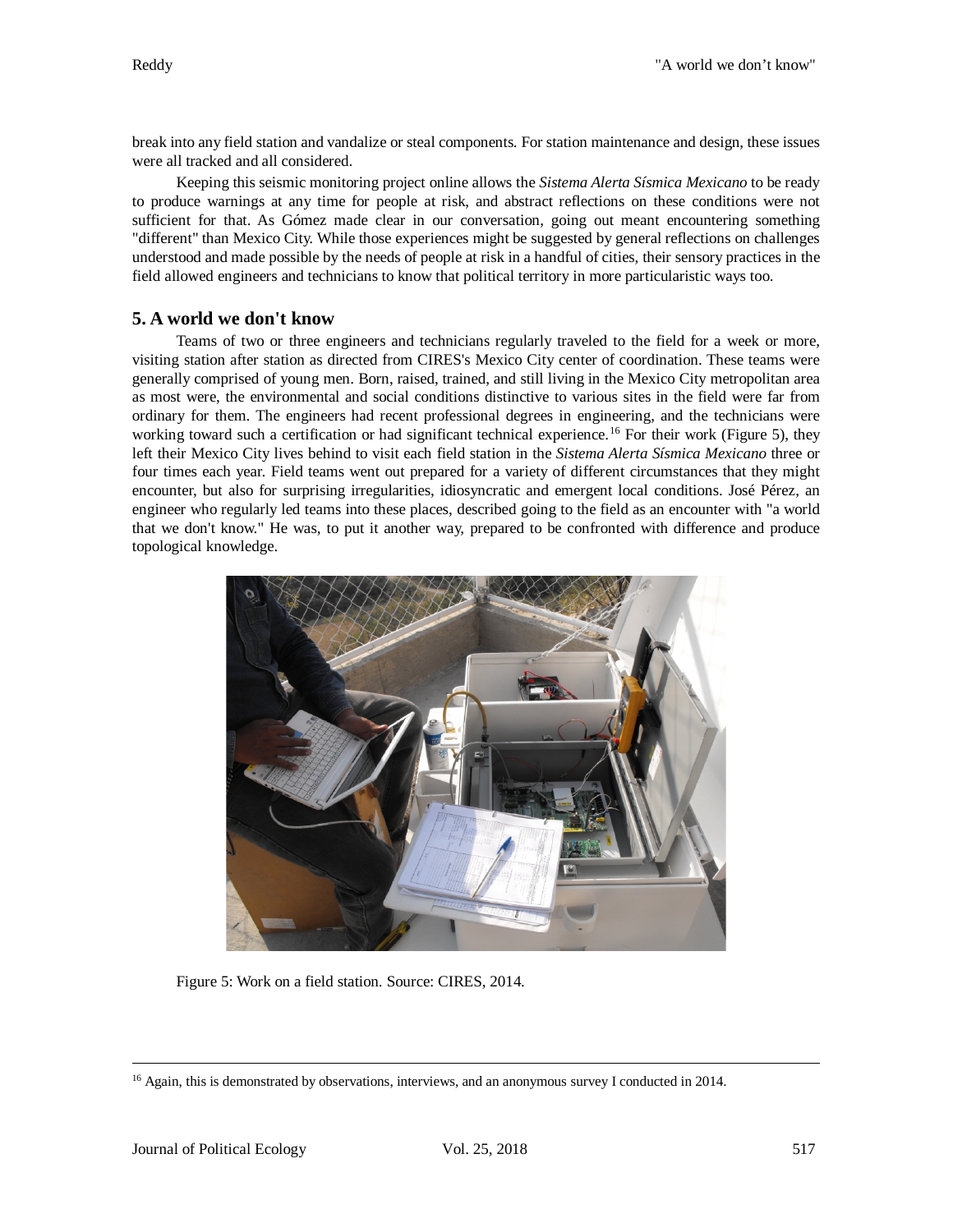Seismic monitoring required extensive data collection. Field teams documented their work and the conditions around the stations carefully, and they maintained contact with CIRES headquarters while in the field. Later, on their return to Mexico City, they could illustrate their reports with photos of work undertaken, the condition of a station component, or a road made impassible by flood. Doing the topological work of building knowledge at CIRES headquarters about these specific field stations and what happened there was an important part of their fieldwork**.** Documenting every step of their work gave field teams material to discuss at CIRES headquarters. Through photographs, reports, and stories about siting and maintaining stations, they let those of us who stayed in Mexico City engage with the particular kinds of physical and social qualities of the varied territories that they encountered. These reports document minute variations in nearly identical stations: their poured concrete bases, chain link fences, radio towers, solar panels, metal boxes of computer equipment, and accelerometers underground. These contribute to knowledge that is not about contiguous territory, but attends to difference, change, and the relations established between these stations and Mexico City**.** 

Some of what they can sense and document of this still- unknown world is systematically enrolled in the seismic monitoring project whether the issue in question was meteorological or anthropogenic (see, for example, Jimenez *et al.* 1993). The documented presence of an ant infestation or the effects of a storm, corrosion, or theft could be considered in ongoing station redesign efforts undertaken by the CIRES Design Department in their laboratory in Mexico City.<sup>[17](#page-10-0)</sup> However, field teams also encountered conditions that were more difficult to sense and document, and which had to be enrolled in knowledge production differently. These are the basis of topological knowledge about complex, shifting conditions that can seep into the boots of engineers and technicians, steam them in their truck cabs, slide their wheels on the road, sting them, and threaten them in other ways.

In 2014, while I visited Mexico City, "the field" held particularly significant dangers for stations and for these engineers and technicians who ventured out from CIRES headquarters to visit them. That September, 43 student teachers had vanished while traveling through Guerrero state, bringing renewed and national and international attention to the central role that organized crime had taken on in many Mexican communities.<sup>18</sup> While the Ayotzinapa 43 were especially well-covered by the news media, the Mexican government counted more than 20,000 murders during the year that I worked in CIRES headquarters—lower than the level the national rate had reached in 2011, but still more than double that reported in 2007.<sup>[19](#page-10-2)</sup> Guerrero and Michoacán are among the states made most dangerous by organized crime (Viridiana Rios 2013), and together they hold nearly half of the seismic monitoring system's field stations within their borders. These places were truly dangerous for field teams, but patterns in these conditions were inconsistent. CIRES directors consider rumor as evidence when they decide whether or not to send engineers and technicians to visit certain field stations just as they consider more concrete evidence of seasonal storms.

Their work to maintain the earthquake monitoring system brings engineers and technicians to encounter these conditions, too. Their topological knowledge about violence is produced through in less direct sensory practices than those which render knowledge about the conditions of field stations. Rather than clear evidence of corrosion that can be photographed, or damaged components that can be taken to Mexico City for further evaluation, field teams might have the *impression* that soldiers at army checkpoints who had questioned and threatened them were not army at all but a militia in disguise (Figure 6). These spaces might be considered, in Raymond Craib's terms, "fugitive landscapes" (2004: 57)—not merely unknown, but actively resistant to official and state-sanctioned sensory practices and knowledge projects like seismic monitoring. In these

<span id="page-10-0"></span><sup>&</sup>lt;sup>17</sup> Station redesigns often address multiple issues at once. Station components last longer if they use less power, and smaller panels are less appealing to the thieves who can damage stations just as thoroughly as lightning strikes, and CIRES engineers explained to me that design choices regarding the energy requirements of field stations were influenced by both human and nonhuman forces and agents.

<sup>&</sup>lt;sup>18</sup> See, for example, Francisco Goldman's excellent reporting for the New Yorker (2014).

<span id="page-10-2"></span><span id="page-10-1"></span><sup>&</sup>lt;sup>19</sup> As reported in INEGI (2018). Not all can be associated with organized crime, certainly, but the incredible size of the difference between murder rates in 2014 and 2007 is significant. Further, these numbers do not include those whose remains have not been found, who may be officially considered "missing."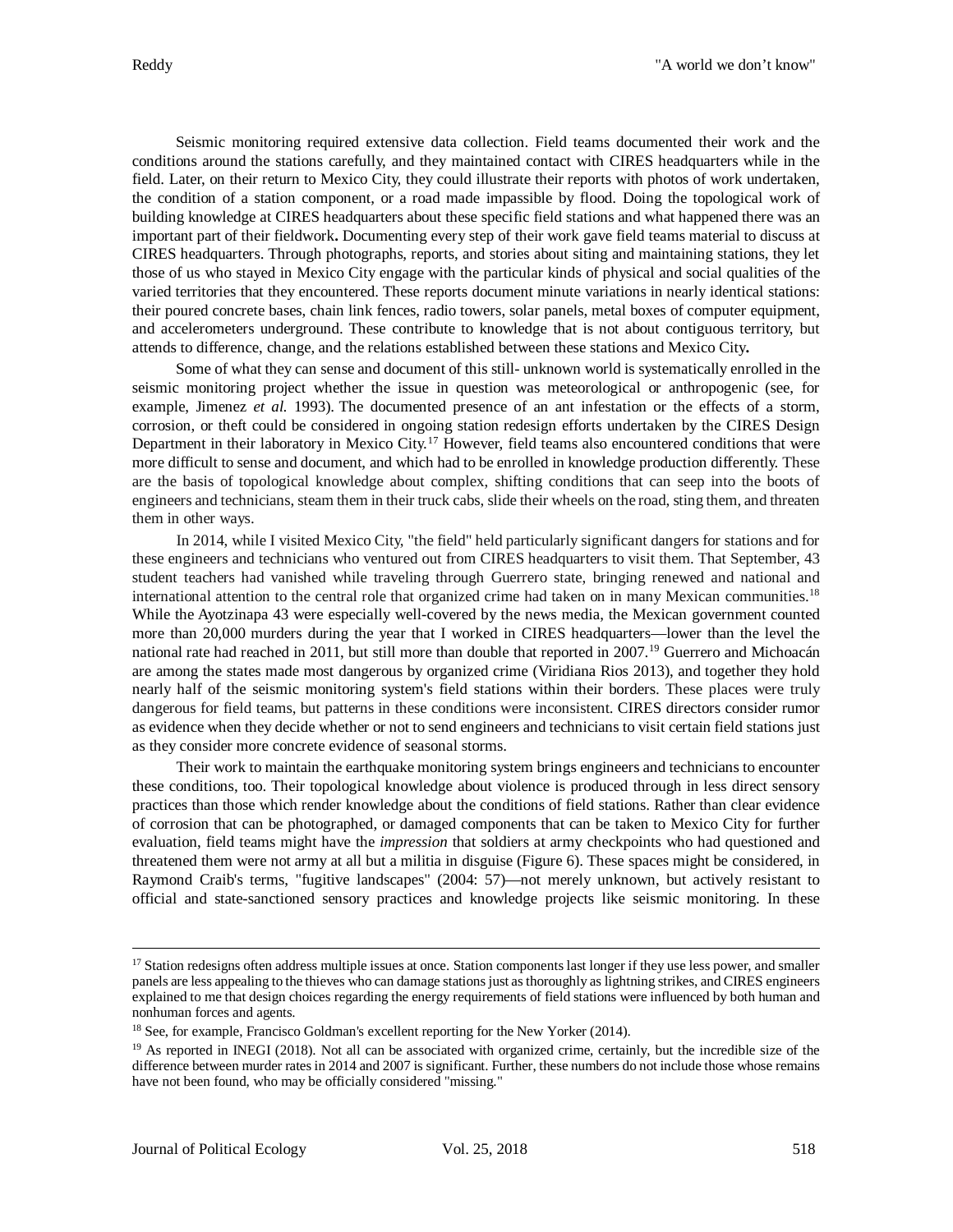

contexts, the inconsistent reach of Mexican state law frames the kinds of sensory practices field teams can use, and is reflected in the kinds of topological knowledge that they produce.

Figure 6: A blocked road. Source: CIRES, 2014.

"This is how we indirectly realize how things are", Pérez explained, emphasizing this difference between the direct sensory encounters with earthquakes or station conditions that facilitated the production of knowledge and the indirect encounters through which field teams learned about lived reality of violence in many parts of rural Mexico. He remembered one town in Michoacán where he met a man who told him about local people involved in what he called ''drugs, the mafia, and all that.'' These people could force him to sell them his produce for an absurdly low rate. ''They paid him 1.50 pesos per kilo of papaya,'' (c.8 cents) Pérez told me. ''Can you imagine? Here in Mexico City a kilo of papaya costs 25 or 30 pesos.'' (US\$1.30-1.55). He called it an insult, a *grosería.* The farmer had no options, he explained, because he lived so far into territory controlled by organized criminals. ''It's a little frustrating because you notice all the richness that there is in the nation, exploited by a few people…This was one of the things that gave us a real panorama of what happens outside of the city.''

The kind of sensory practices and knowledge that field teams develop about the social world ''outside the city'' is not the same as the knowledge about seismicity that they make possible, or even the knowledge about the conditions of station equipment that they can evaluate and document exhaustively. Pérez describes varying, emergent data as well as a general distinction between CIRES and the field. Knowledge configuration here reflects complex political arrangement of space. Knowledge about seismicity, social conditions, and particular stations takes topological and topographic form in light of sensory practices that are enabled, constrained, and shaped by Mexican territorial politics.

#### **6. Conclusion**

When they return from the field, CIRES engineers and technicians put their equipment away. They make reports and tell stories while bright rain jackets dry on their trucks' rearview mirrors, some evidence of their travels evaporating away while other kinds are circulated (Figure 7). They and their colleagues incorporate their detailed and less detailed reports into plans to tend to some repairs, to redesign equipment, to visit stations or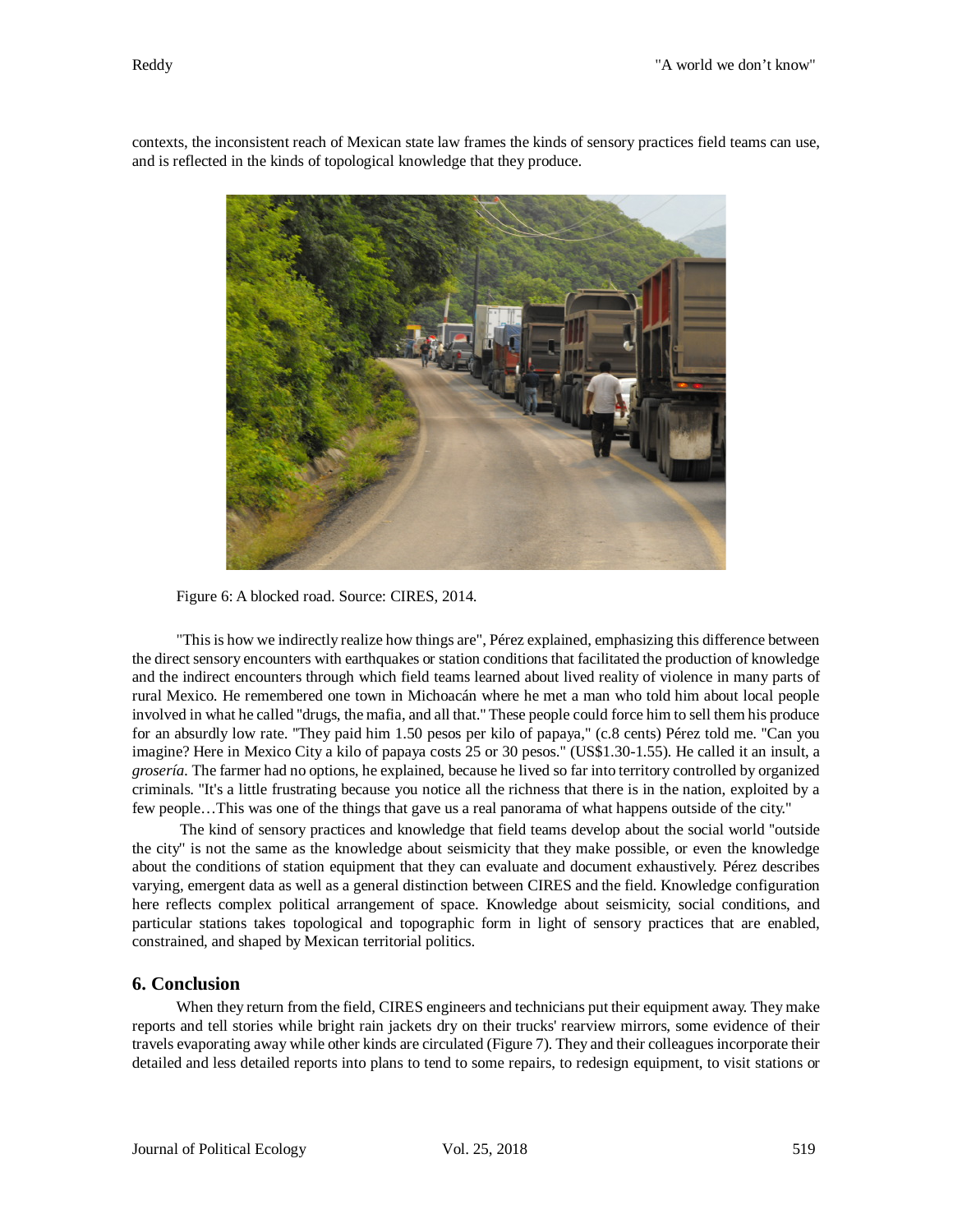leave them out of commission until local violence has subsided. They and their colleagues draw on their field trips to produce knowledge about Mexico. Although their work is explicitly about seismicity, it requires diverse sensory practices and the production of knowledge about issues including social conditions in rural Mexico. Further, as I have demonstrated, not only can seismic and more-than-seismic knowledge they produce can be configured spatially as topographic or topological.



Figure 7: Raincoats on trucks. Source: Author 2014.

Like everyone else in CIRES headquarters, I kept an eye on the simple digital map of seismic Mexico and its glowing dots and sweeping lines and listened to stories of the field which dealt with the idiosyncratic, particular surprises that each of the 98 station sites held for field teams. I used the stories and documentation that the engineers and technicians produced to understand how *Sistema Alerta Sísmica Mexican*o's seismic monitoring project could entail many different sensory practices and knowledge projects, and how territorial politics might frame and emerge out of them.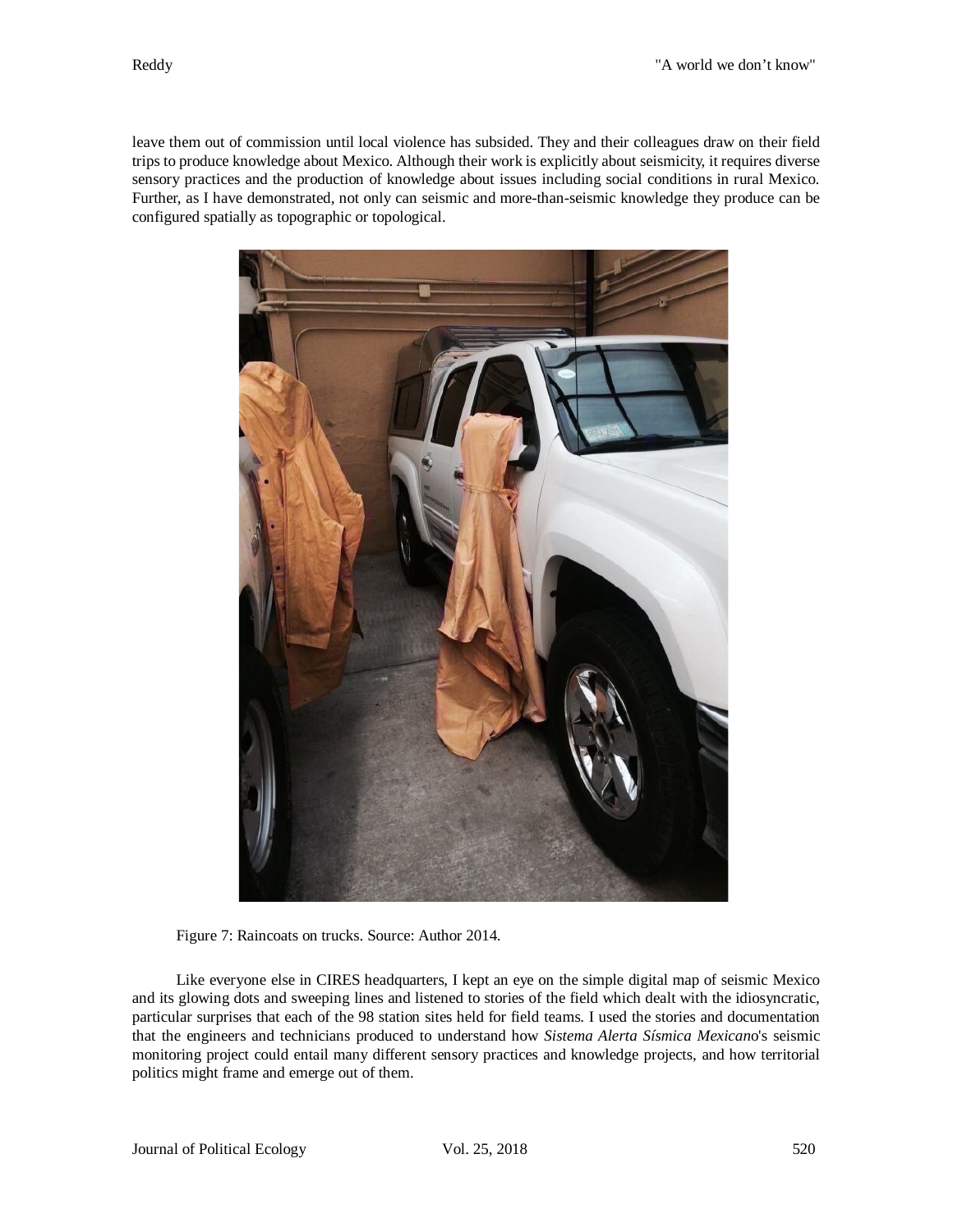Off the coast, the Cocos and North American tectonic plates continue to move against each other. When they slip and release massive waves of energy, the *Sistema Alerta Sísmica Mexicano* will frame a very simple message about an earthquake of significant size on its way at the CIRES offices and for users[.20](#page-13-0) As engineers and technicians maintain this system, they experience what arrangements of Mexican power mean in the difficult environmental and social conditions of what they call "the field." Their practices make knowledge necessary to seismic monitoring, but their new understandings of Mexican territory might have other kinds of impacts in their lives. The young men I interviewed suggested that this work changes the way they understand Mexico. These effects, however, are less documented then Mexican seismicity or the effects of storms on field stations. [21](#page-13-1)

#### **References**

- Allen, J. 2011. Topological twists: power's shifting geographies. *Dialogues in Human Geography* 1(3): 283– 298.
- Asfura-Heim, P. and R.H. Espach. 2013. The Rise of Mexico's self-defense forces vigilante justice south of the border. *Foreign Affairs*. [https://www.foreignaffairs.com/articles/mexico/2013-06-11/rise-mexico-s-self](https://www.foreignaffairs.com/articles/mexico/2013-06-11/rise-mexico-s-self-defense-forces)[defense-forces](https://www.foreignaffairs.com/articles/mexico/2013-06-11/rise-mexico-s-self-defense-forces) [accessed May 17 2018]
- Bartra, R. 1993. *Agrarian structure and political power in Mexico*. Baltimore: Johns Hopkins University Press.
- Bazant, M. 2014. *Historia de la educacion durante el Porfiriato*. Mexico City: El Colegio de Mexico.
- Belcher, O., L. Martin, A. Secor, S. Simon and T. Wilson. 2008. Everywhere and nowhere: the exception and the topological challenge to geography. *Antipode* 40(4): 499–503.
- Bier, J, 2017. *Mapping Israel, mapping Palestine: how occupied landscapes shape scientific knowledge*. Cambridge: MIT Press.
- Biersack, A. 2006. Reimagining political ecology: culture/power/history/nature. In A. Biersack and J.B. Greenberg (eds.) *Reimagining political ecology*. Durham: Duke University Press. Pp. 16–53.
- Bonfil Batalla, G. 2004. México profundo*: reclaiming a civilization*. Austin: University of Texas Press.
- Classen, C. 1997. Foundations for an anthropology of the senses. *International Social Science Journal* 49(153): 401–412.
- Coleman, M. 2011. Topologies of practice. *Dialogues in Human Geography* 1(3): 308–311.
- Collins, T. 2008. [The political ecology of hazard vulnerability: marginalization, facilitation and the production](http://dx.doi.org/10.2458/v15i1.21686)  [of differential risk to urban wildfires in Arizona's White Mountains.](http://dx.doi.org/10.2458/v15i1.21686) *Journal of Political Ecology* 15(1): 21–43.
- Connor, S. 2006. The menagerie of the senses. *The Senses and Society* 1(1): 9–26.
- Craib, R.B. 2004. *Cartographic Mexico: a history of state fixations and fugitive landscapes*. Durham: Duke University Press.
- Crampton, J.W. 2011. Cartographic calculations of territory. *Progress in Human Geography* 35(1): 92–103.
- Csordas, T. 1993. Somatic modes of attention. *Cultural Anthropology* 8(2): 135–156.
- Cuéllar, M. A., G. Ibarrola Álvarez, S. Maldonado C. and J.M. Espinosa Aranda. 2010. [Sistema de alerta sísmica](http://www.revista.unam.mx/vol.11/num1/art03/int03.htm)  [para la Ciudad de México.](http://www.revista.unam.mx/vol.11/num1/art03/int03.htm) *Revista Digital Universitaria* 11(1): 1–10.
- Dodge, M., R. Kitchin and C. Perkins (eds.) 2011. *Rethinking maps: new frontiers in cartographic theory*. London: Routledge.

<span id="page-13-0"></span> $20$  Indeed, this was possible on September 8, 2017, but sadly less so on September 19th when a quake emerged from a fault where CIRES had not positioned field stations.

<span id="page-13-1"></span><sup>&</sup>lt;sup>21</sup> When mapping projects explicitly take on politics, it often happens through the creation of what Young and Gilmore call a ''politically potent map.'' They make the case that this approach assumes a ''rational and deliberative'' system in which claims simply need to be made in the right ways (2013: 814). Just as a map is not necessarily an accurate reflection of the world, nor do its political effects need to be conceptualized as direct (see also Gerlach 2015).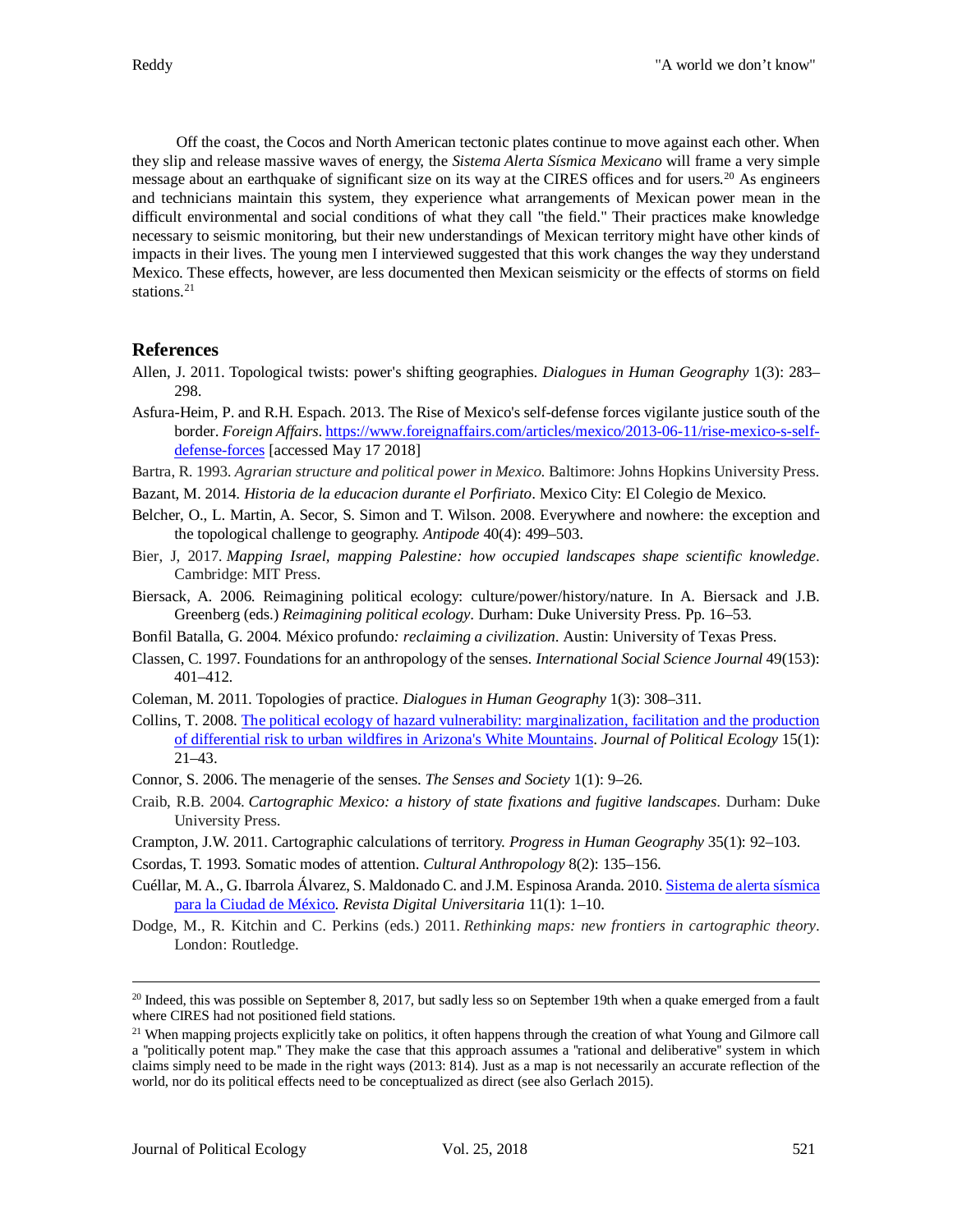- Edwards, P.N. 2010 *A vast machine: computer models, climate data, and the politics of global warming*. Cambridge: MIT Press.
- Elden, S. 2011. What's shifting? *Dialogues in Human Geography* 1(3): 304–307.
- Elden, S. 2013. Secure the volume: vertical geopolitics and the depth of power. *Political Geography* 34: 35– 51.
- Eren, A. 2017. [The political ecology of uncertainty: the production of truth by juridical practices in hydropower](http://dx.doi.org/10.2458/v24i1.20879)  [development.](http://dx.doi.org/10.2458/v24i1.20879) *Journal of Political Ecology* 24(21): 386–405.
- Escobar, A. 1999. [After nature: steps to an anti-essentialist political ecology.](http://anthro.vancouver.wsu.edu/media/Course_files/anth-490-edward-h-hagen/escobar-1999-after-nature-steps-to-an-antiessentialist-political-ecology.pdf) *Current Anthropology* 40(1): 1– 30.
- Espinosa-Aranda, J.M., A. Cuélllar, F.H. Rodríguez, B. Frontana, G. Ibarrola, R. Islas and A. García. 2011. The seismic alert system of Mexico (SASMEX): progress and its current applications. *Soil Dynamics and Earthquake Engineering* 31(2): 154–162.
- Espinosa-Aranda, J.M, A. Cuellar, A. Garcia, G. Ibarrola, R. Islas, S. Maldonado and F. Rodriguez. 2009. Evolution of the Mexican seismic alert system (SASMEX). *Seismological Research Letters* 80(5): 694.
- Forsyth, T.J. 2003. *Critical political ecology: the politics of environmental science.* London: Routledge.
- Foucault, M. 2009. *Security, territory, population: lectures at the Collège de France 1977-1978*. London: Macmillan.
- Gabrys, J, 2016. *Program earth: environmental sensing technology and the making of a computational planet*. Minneapolis: University of Minnesota Press.
- Gerlach, J. 2015. Editing worlds: participatory mapping and a minor geopolitics. *Transactions of the Institute of British Geographers* 40(2): 273–86.
- Geurts, K. 2003. *Culture and the senses: bodily ways of knowing in an African community.* Berkeley: University of California Press.
- Geurts, K.L. 2002. On rocks, walks, and talks in West Africa: cultural categories and an anthropology of the senses. *Ethos* 30(3): 178–198.
- Goldman M. and M. Turner. 2011 Introduction. In M. Goldman, P. Nadasdy, and M. Turner (eds.) *Knowing nature: conversations at the intersection of political ecology and science studies*. Chicago: University of Chicago Press: 1-23.
- Goldman, F. 2014. Crisis in Mexico: the disappearance of the forty-three. *New Yorker*, October. <http://www.newyorker.com/news/news-desk/crisis-mexico-disappearance-forty-three> [accessed May 17 2018]
- Grayson, G.W. 2010. *Mexico: narco-violence and a failed state?* New Brunswick: Transaction Publishers.
- Gupta, A. and J. Ferguson. 1997. [Discipline and practice: ''the field''](https://www.border-crossings.eu/downloads/item/download/296_8f3f0954ad2ac7e09513e8c431fabbce) as site, method, and location in [anthropology.](https://www.border-crossings.eu/downloads/item/download/296_8f3f0954ad2ac7e09513e8c431fabbce) In A. Gupta and J. Ferguson (eds.) *Anthropological locations: boundaries and bounds of a field science*. Berkeley: University of California Press. Pp. 1–46.
- Guardino, P.F. 2002. *Peasants, politics, and the formation of Mexico's national state: Guerrero, 1800-1857*. Palo Alto: Stanford University Press.
- Harley, J.B. 1989. Deconstructing the map. *Cartographica: The International Journal for Geographic Information and Geovisualization* 26(2): 1-20.
- Harvey, P. 2012. The topological quality of infrastructural relation: an ethnographic approach. *Theory, Culture and Society* 29(4/5):76–92.
- Hayward, E. 2010. Fingeryeyes: impressions of cup corals. *Cultural Anthropology* 25(4):577–599.
- Henare, A., M. Holbraad and S. Wastell. 2007. *Thinking through things: theorising artefacts ethnographically*. New York: Routledge.
- Hewitt de Alcantara, C. 1984. *Anthropological perspectives on rural Mexico*. London: Routledge
- Howes, D. 2003. *Sensual relation: engaging the senses in culture and social theory*. Ann Arbor: University of Michigan Press.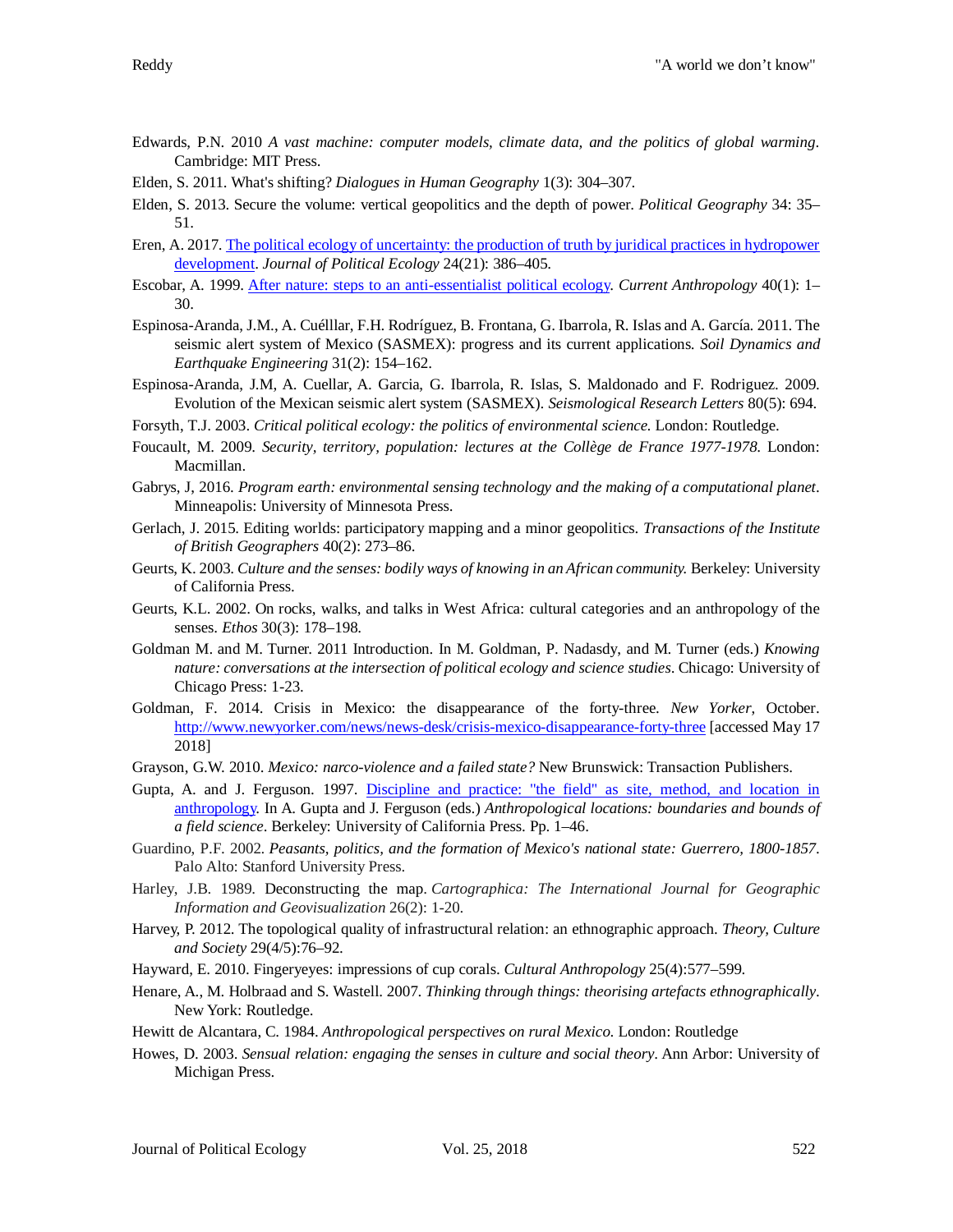- Instituto Nacional de Estadística y Geografía (INEGI) 2018. Mortalidad: conjunto de datos: defunciones por homicidios. [http://www.inegi.org.mx/lib/olap/consulta/general\\_ver4/MDXQueryDatos.asp?proy=](http://www.inegi.org.mx/lib/olap/consulta/general_ver4/MDXQueryDatos.asp?proy) [accessed May 17, 2018]
- Jiménez, A., J.M. Espinosa Aranda, F. Alcántara and I. Garcia. 1993. Analisis de confiabilidad del sistema de alerta. In *X Congreso Nacional de Ingeniería Sísmica*. October 8th-11th Puerto Vallarta, Jalisco: Sociedad Mexicana de Ingeniería Sísmica. Pp. 629–634.
- Joseph, G.M. and D. Nugent (eds.) 1994. *Everyday forms of state formation: revolution and the negotiation of rule in modern Mexico*. Durham: Duke University Press.
- Keating, E. and R.N. Hadder. 2010. Sensory impairment. *Annual Review of Anthropology* 39(1): 115–129.
- Kitchin, R. and M. Dodge. 2007. Rethinking maps. *Progress in Human Geography* 31(3): 331–344.
- Lantz, A. 2016. The performativity of violence: abducting agency in Mexico's drug war. *Journal of Latin American Cultural Studies* 25(2): 253–69.
- Lave, R. 2012. Neoliberalism and the production of environmental knowledge. *Environment and Society* 3(1): 19–38.
- Lefebvre, H. 1991. *[The production of](https://monoskop.org/images/7/75/Lefebvre_Henri_The_Production_of_Space.pdf) space*. Oxford: Blackwell.
- Lomnitz-Adler, C. 1991. Concepts for the study of regional culture. *American Ethnologist* 18(2): 195–214
- Lury, C., L. Parisi and T. Terranova. 2012. Introduction: the becoming topological of culture. *Theory, Culture and Society* 29(4/5): 3–35.
- Marres, N. 2012. On some uses and abuses of topology in the social analysis of technology (or the problem with smart meters). *Theory, Culture and Society* 29(4/5): 288–310.
- Martin, L. and A.J. Secor. 2014. Towards a post-mathematical topology. *Progress in Human Geography* 38(3): 420–438.
- Mathews, A.S. 2006. Building the town in the country: official understandings of fire, logging and biodiversity in Oaxaca, Mexico, 1926-2004. *Social Anthropology* 14(3): 335–59.
- Mathews, A.S. 2008. State making, knowledge, and ignorance: translation and concealment in Mexican forestry institutions. *American Anthropologist* 110(4): 484–94.
- Mezzadra, S. and B. Neilson. 2012. Between inclusion and exclusion: on the topology of global space and borders. *Theory, Culture and Society* 29(4–5): 58–75.
- Nadim, T. 2016. Blind regards: troubling data and their sentinels. *Big Data and Society* 3(2): 1–6.
- Neyland, D. 2006. The accomplishment of spatial adequacy: analysing CCTV accounts of British town centres. *Environment and Planning D: Society and Space* 24(4): 599–613.
- Oliver-Smith, A. 1996[. Anthropological research on hazards and disasters.](http://drr.upeace.org/english/documents/References/Topic%204-Theory,%20Methodology%20and%20Policy/Smith%201996%20Anthropological%20Research.pdf) *Annual Review of Anthropology* 25.
- Paasi, A. 2011. Geography, space and the re-emergence of topological thinking. *Dialogues in Human Geography* 1(3): 299–303.
- Peluso, N.L. and M.J. Watts (eds.). 2001. *Violent environments*. Ithaca: Cornell University Press.
- Rahder, M. 2014. Caring for *xate*, caring for *xateros*[: NGO monitoring, livelihoods, and plant-human relations](http://dx.doi.org/10.2458/v21i1.21141)  [in Uaxactún, Guatemala.](http://dx.doi.org/10.2458/v21i1.21141) *Journal of Political Ecology* 21(1): 372–388.
- Ramos Lara, M, and R. Rodríguez Benítez (eds.) 2007. *Formación de ingenieros en el México del siglo XIX*. Mexico City: Universidad Nacional Autónoma de México Press.
- Reddy E. 2016. [The production of earthquake emergencies: technoscientific Earthquake Early Warning in a](https://elizabethreddy.files.wordpress.com/2012/10/reddy-production-of-earthquake-emergencies.pdf)  [social and material world.](https://elizabethreddy.files.wordpress.com/2012/10/reddy-production-of-earthquake-emergencies.pdf) *Revista Iberoamericana de Comunicación* 30: 17-44.
- Rival, L. 2014. Encountering nature through fieldwork: expert knowledge, modes of reasoning, and local creativity. *Journal of the Royal Anthropological Institute* 20: 218–236.
- Rocheleau, D.E. 2011. Rooted networks, webs of relation, and the power of situated science: bringing the models back down to Earth in Zambrana. In M. Goldman, P. Nadasdy and M. Turner (eds.) *Knowing nature, transforming ecologies: a conversation between science and technology studies and political ecology.* Chicago: University of Chicago Press. Pp. 209-226.